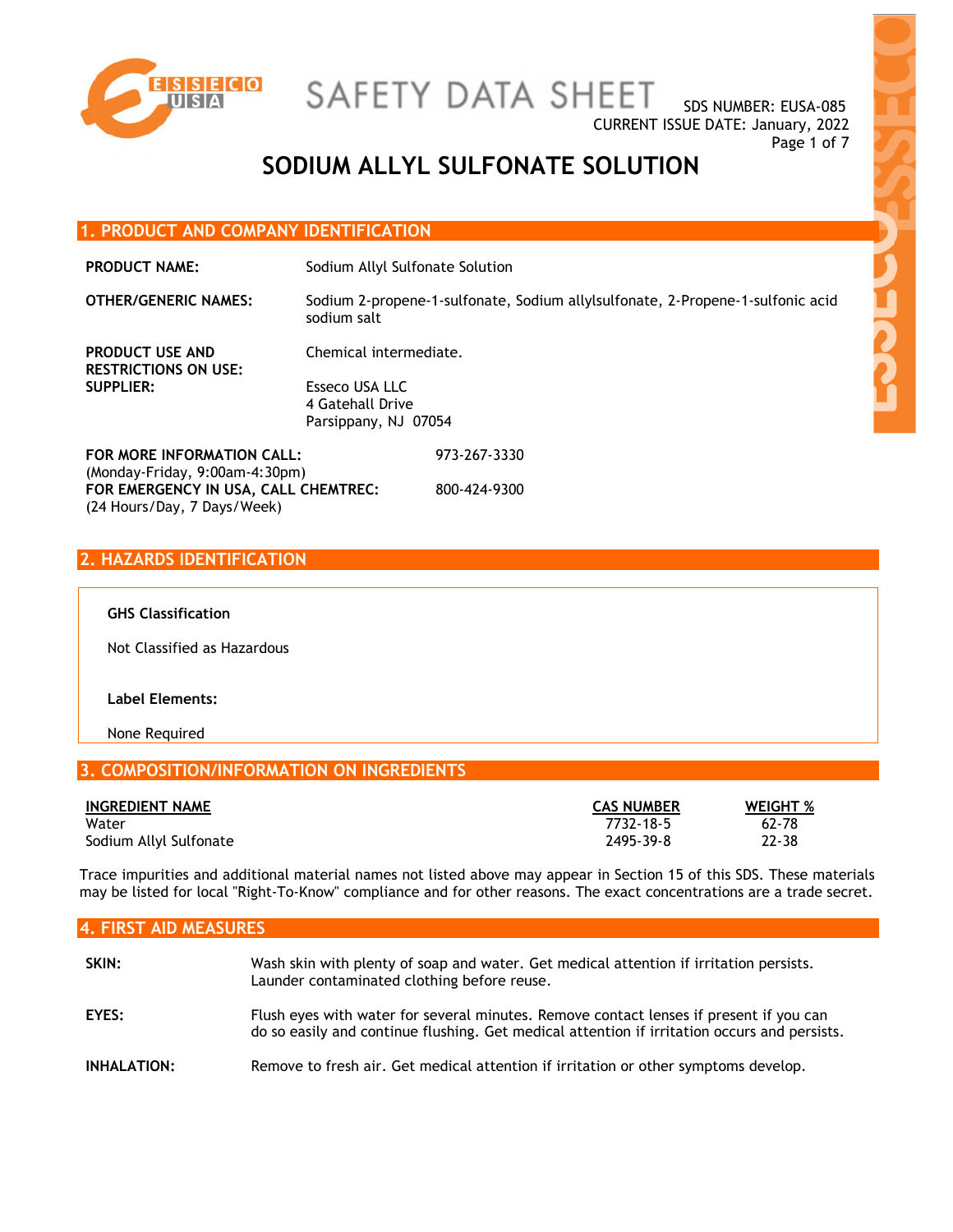

SDS NUMBER: EUSA-085 CURRENT ISSUE DATE: January, 2022 Page 2 of 7

### **SODIUM ALLYL SULFONATE SOLUTION**

#### **INGESTION:** Rinse mouth with water and give 1 glass of water to drink. Do not induce vomiting unless directed to do so be medical personnel. Get medical attention if symptoms develop.

May cause eye and skin irritation. Inhalation of high concentrations of mists or vapors may cause respiratory tract irritation.

Immediate medical attention should not be required. Treat symptomatically.

**MOST IMPORTANT SYMPTOMS/EFFECTS, ACUTE AND DELAYED: INDICATION OF IMMEDIATE MEDICAL ATTENTION AND SPECIAL TREATMENT, IF NEEDED:**

#### **5. FIRE FIGHTING MEASURES**

#### **SUITABLE (AND UNSUITABLE) EXTINGUISHING MEDIA:**

Material is not flammable. Use extinguishing media appropriate for material in surrounding fire.

#### **SPECIFIC HAZARDS ARISING FROM THE CHEMICAL:**

Decomposition includes release of oxides of carbon and sulfur.

#### **SPECIAL PROTECTIVE EQUIPMENT AND PRECAUTIONS FOR FIRE-FIGHTING:**

Wear NIOSH-approved self-contained breathing apparatus to protect against any release of toxic and/or irritating vapors. Use water-spray to keep fire-exposed containers cool, and to knock down vapors and gases.

#### **6. ACCIDENTAL RELEASE MEASURES**

**PERSONAL PRECAUTIONS, PROTECTIVE EQUIPMENT, AND EMERGENCY PROCEDURES:** Wear appropriate personal protective equipment.

**ENVIRONMENTAL PRECAUTIONS:** Spills and releases may have to be reported to Federal and/or local authorities. See Section 15 regarding reporting requirements.

**METHODS AND MATERIALS FOR CONTAINMENT AND CLEANING UP:** Cover with an inert absorbent material and collect into an appropriate container for disposal.

#### **7. HANDLING AND STORAGE**

**PRECAUTIONS FOR SAFE HANDLING:** (See section 8 for recommended personal protective equipment.) Avoid contact with skin, eyes and clothing. Do not breathe mists or vapors. Use with adequate ventilation. Wash thoroughly after handling.

#### **CONDITIONS FOR SAFE STORAGE, INCLUDING ANY INCOMPATIBILITIES:**

Store in a cool, dry, well-ventilated area away from acids and oxidizing agents. Keep container closed when not in use and protect from physical damage.

### **8. EXPOSURE CONTROLS/PERSONAL PROTECTION**

**EXPOSURE GUIDELINES** 

**INGREDIENT NAME ACGIH TLV OSHA PEL OTHER LIMIT** Sodium Allyl Sulfonate None None None None None None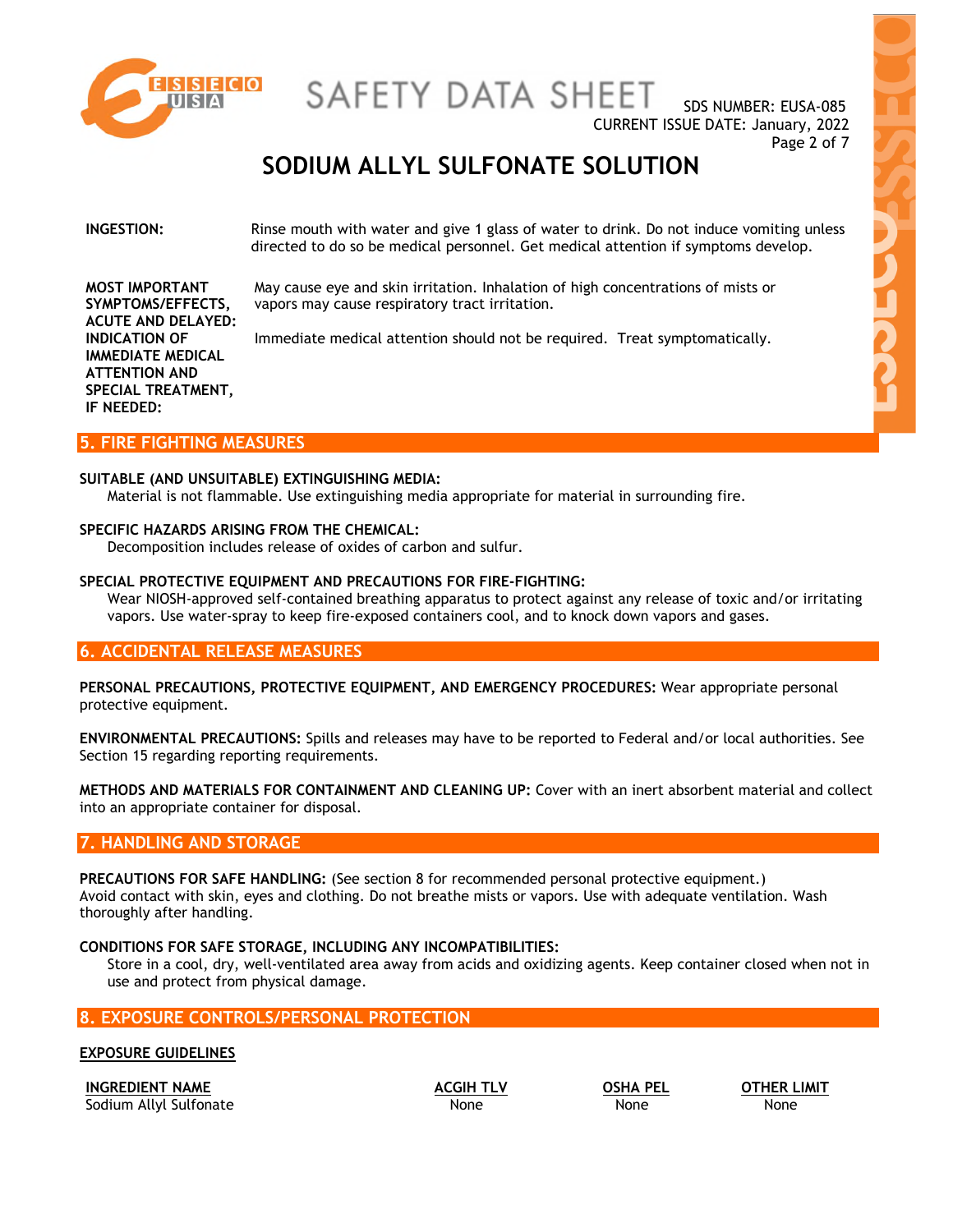

SDS NUMBER: EUSA-085 CURRENT ISSUE DATE: January, 2022 Page 3 of 7

### **SODIUM ALLYL SULFONATE SOLUTION**

#### **OTHER EXPOSURE LIMITS FOR POTENTIAL DECOMPOSITION PRODUCTS:**

Sulfur dioxide: OSHA TWA = 5 ppm ACGIH STEL = 0.25 ppm

#### **APPROPRIATE ENGINEERING CONTROLS:**

Local exhaust if misty conditions exist or if there is a release of sulfur dioxide gas. Do not use in unventilated spaces, e.g., the holds of fishing boats, walk-in coolers or confined spaces.

#### **INDIVIDUAL PROTECTION MEASURES, SUCH AS PERSONAL PROTECTIVE EQUIPMENT**

| <b>SKIN PROTECTION:</b>        | For handling dry material, wear rubber gloves and full work clothing,<br>including long-sleeved shirt and trousers. When handling solutions and there is<br>prolonged or repeated contact, wear impervious gloves, clothing and boots.                                                                                                                                           |
|--------------------------------|----------------------------------------------------------------------------------------------------------------------------------------------------------------------------------------------------------------------------------------------------------------------------------------------------------------------------------------------------------------------------------|
| <b>EYE PROTECTION:</b>         | Wear chemical safety glasses/goggles.                                                                                                                                                                                                                                                                                                                                            |
| <b>RESPIRATORY PROTECTION:</b> | Where required, use a NIOSH-approved respirator for dust/mist, as conditions<br>indicate. If sulfur dioxide should be released, use a NIOSH-approved self-<br>contained breathing apparatus or supplied-air respirator. Equipment selection<br>depends on contaminant type and concentration. Select in accordance with 29<br>CFR 1910.134 and good industrial hygiene practice. |

**ADDITIONAL RECOMMENDATIONS:** Eyewash and safety shower are recommended.

#### **9. PHYSICAL AND CHEMICAL PROPERTIES**

| APPEARANCE:<br><b>PHYSICAL STATE:</b><br>ODOR:<br><b>ODOR THRESOLD:</b><br><b>MOLECULAR WEIGHT:</b><br><b>CHEMICAL FORMULA:</b><br>RELATIVE DENSITY (water = 1.0):                                                                                                     | Colorless liquid<br>Liquid.<br>Odorless.<br>Not determined.<br>Not determined.<br>$C_3H_6O_3S_3R_4$<br>Not determined.                                                  |                     |                 |
|------------------------------------------------------------------------------------------------------------------------------------------------------------------------------------------------------------------------------------------------------------------------|-------------------------------------------------------------------------------------------------------------------------------------------------------------------------|---------------------|-----------------|
| SOLUBILITY IN WATER (weight %):<br>pH:<br>INITIAL BOILING POINT/RANGE:<br><b>MELTING/FREEZING POINT:</b><br><b>VAPOR PRESSURE:</b><br>VAPOR DENSITY (air = $1.0$ ):<br><b>EVAPORATION RATE:</b><br>% VOLATILES:<br><b>PARTITION COEFFICIENT (N-</b><br>OCTANOL/WATER): | Not determined.<br>Not determined.<br>Not determined.<br>Not determined.<br>Not determined.<br>Not determined.<br>Not determined.<br>Not determined.<br>Not determined. | <b>COMPARED TO:</b> | Not applicable. |
| VISCOSITY:<br><b>FLASH POINT:</b><br><b>FLASH POINT METHOD:</b><br><b>AUTOIGNITION TEMPERATURE:</b><br>UPPER FLAME LIMIT (volume % in air):<br>LOWER FLAME LIMIT (volume % in air):                                                                                    | Not determined.<br>Not determined.<br>Not applicable.<br>Not applicable.<br>Not applicable.<br>Not applicable.                                                          |                     |                 |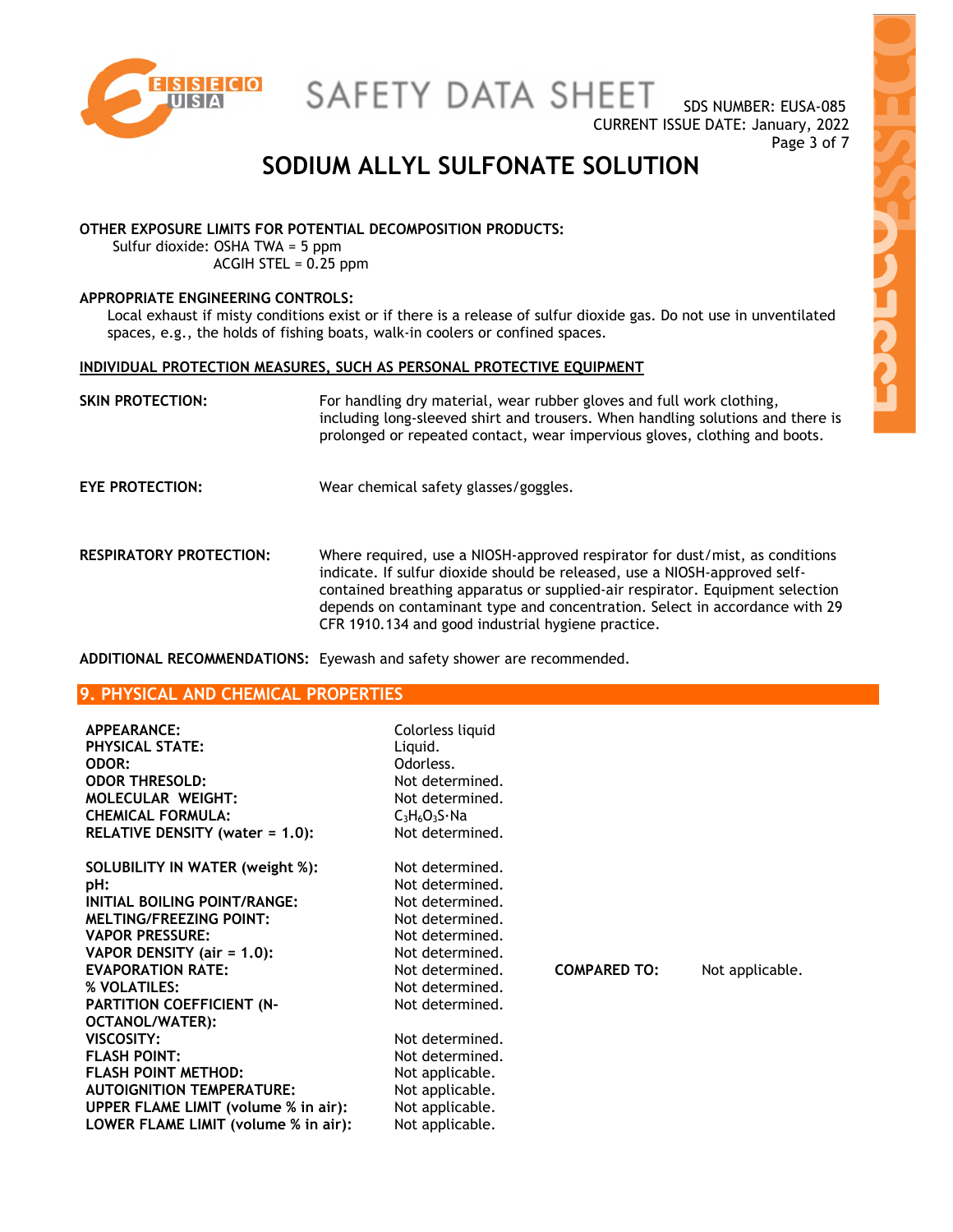

SAFETY DATA SHEET

SDS NUMBER: EUSA-085 CURRENT ISSUE DATE: January, 2022 Page 4 of 7

### **SODIUM ALLYL SULFONATE SOLUTION**

**DECOMPOSITION TEMPERATURE:** Not determined. **FLAMMABILITY (SOLID, GAS)** Not applicable. **OSHA FLAMMABILITY CLASS:** Not applicable.

**10. STABILITY AND REACTIVITY** 

**REACTIVITY:**  Not normally reactive.

**CHEMICAL STABILITY:**  Normally stable.

**POSSIBILITY OF HAZARDOUS REACTIONS:**  Hazardous polymerization with not occur.

**CONDITIONS TO AVOID:**  Avoid elevated temperatures.

**INCOMPATIBILITIES:**  Strong oxidizing agents.

**HAZARDOUS DECOMPOSITION PRODUCTS:**  Oxides of carbon and sulfur.

**11. TOXICOLOGICAL INFORMATION** 

#### **POTENTIAL HEALTH HAZARDS**

#### **ACUTE EFFECTS OF EXPOSURE:**

| SKIN:                   | Contact with solution may cause skin irritation from repeated or prolonged contact.                                                             |
|-------------------------|-------------------------------------------------------------------------------------------------------------------------------------------------|
| EYES:                   | Contact with solution may irritate the eyes and cause temporary conjunctivitis.                                                                 |
| <b>INHALATION:</b>      | Inhalation of high concentrations of mist or vapors may irritate the respiratory tract.                                                         |
| <b>INGESTION:</b>       | Ingestion may cause irritation of the gastrointestinal tract and purging, if a large quantity<br>is ingested. Relatively low in acute toxicity. |
| <b>CHRONIC EFFECTS:</b> | None known.                                                                                                                                     |

**Ingredients found on one of the three OSHA designated carcinogen lists are listed below.** 

| <b>INGREDIENT NAME</b>                 | <b>NTP STATUS</b> | <b>IARC STATUS</b> | <b>OSHA LIST</b> |
|----------------------------------------|-------------------|--------------------|------------------|
| No ingredients listed in this section. | ----              | ----               | ----             |

#### **NUMERICAL MEASURES OF TOXICITY:**

No toxicity data available

**Immediate (Acute) Effects:**  No data available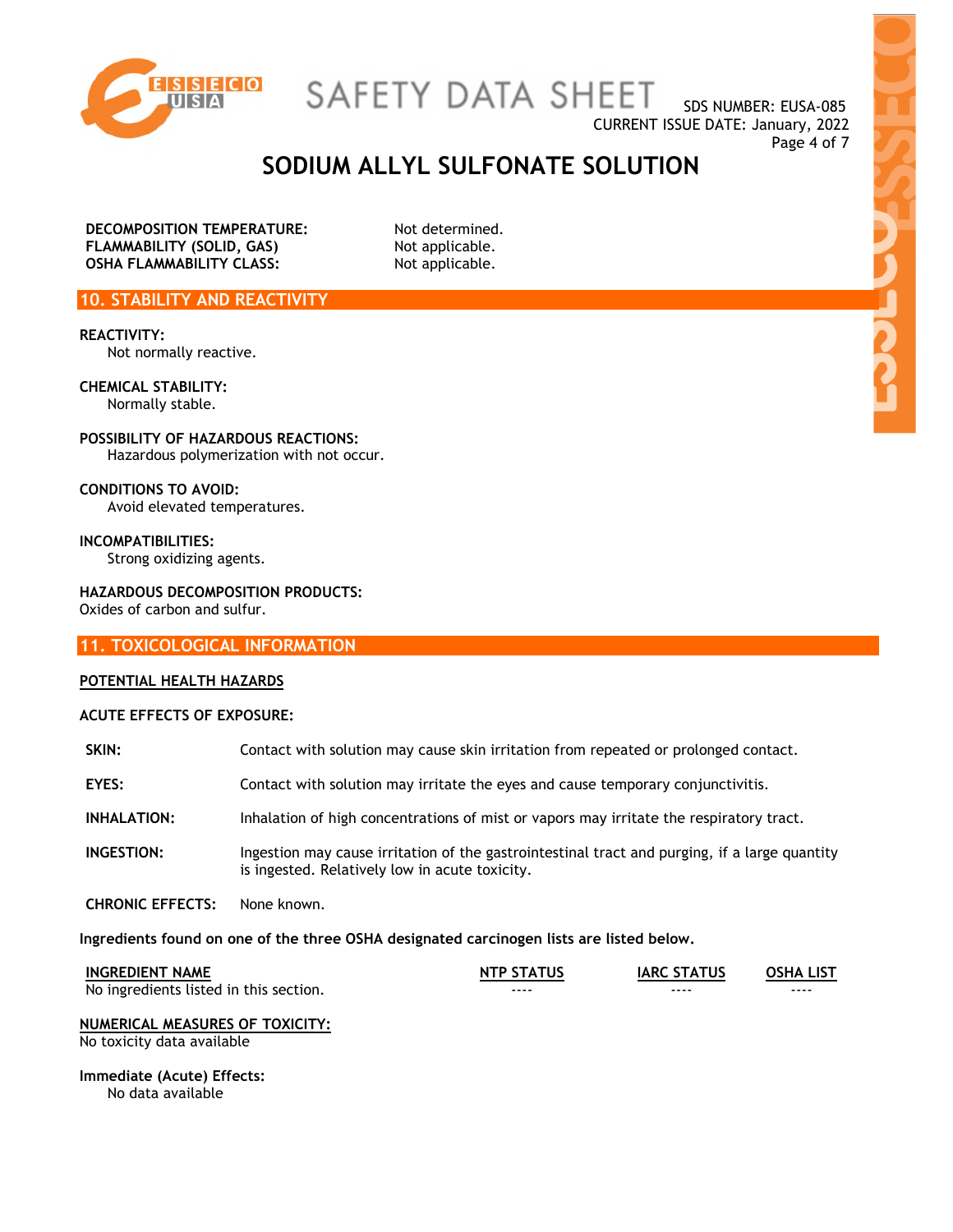

SAFETY DATA SHEET

SDS NUMBER: EUSA-085 CURRENT ISSUE DATE: January, 2022 Page 5 of 7

### **SODIUM ALLYL SULFONATE SOLUTION**

**Delayed (Subchronic and Chronic) Effects:**  None known

**Other Data:** 

None

**12. ECOLOGICAL INFORMATION** 

**ECOTOXICITY:**  No data available

**PERSISTENCE AND DEGRADABILITY:**  No data available

**BIOACCUMULATIVE POTENTIAL:**  No data available

**MOBILITY IN SOIL:**  No data available

**OTHER ADVERSE EFFECTS:**  No data available. **13. DISPOSAL CONSIDERATIONS** 

#### **RCRA**

**Is the unused product a RCRA hazardous waste if discarded?** No

 **If yes, the RCRA ID number is:** Not applicable.

#### **OTHER DISPOSAL CONSIDERATIONS:**

Dispose of in accordance with applicable Federal, State and Local regulations.

The information offered in section 13 is for the product as shipped. Use and/or alterations to the product such as mixing with other materials may significantly change the characteristics of the material and alter the RCRA classification and the proper disposal method.

#### **14. TRANSPORT INFORMATION**

| US DOT HAZARD CLASS:         | Not regulated.  |
|------------------------------|-----------------|
| US DOT ID NUMBER:            | Not applicable. |
| <b>PROPER SHIPPING NAME:</b> | Not applicable. |

For additional information on shipping regulations affecting this material, contact the information number found in Section 1.

**15. REGULATORY INFORMATION** 

#### **TOXIC SUBSTANCES CONTROL ACT (TSCA)**

```
OTHER TSCA ISSUES: None.
```
**TSCA INVENTORY STATUS:** All components are listed on TSCA Inventory of Chemical Substances.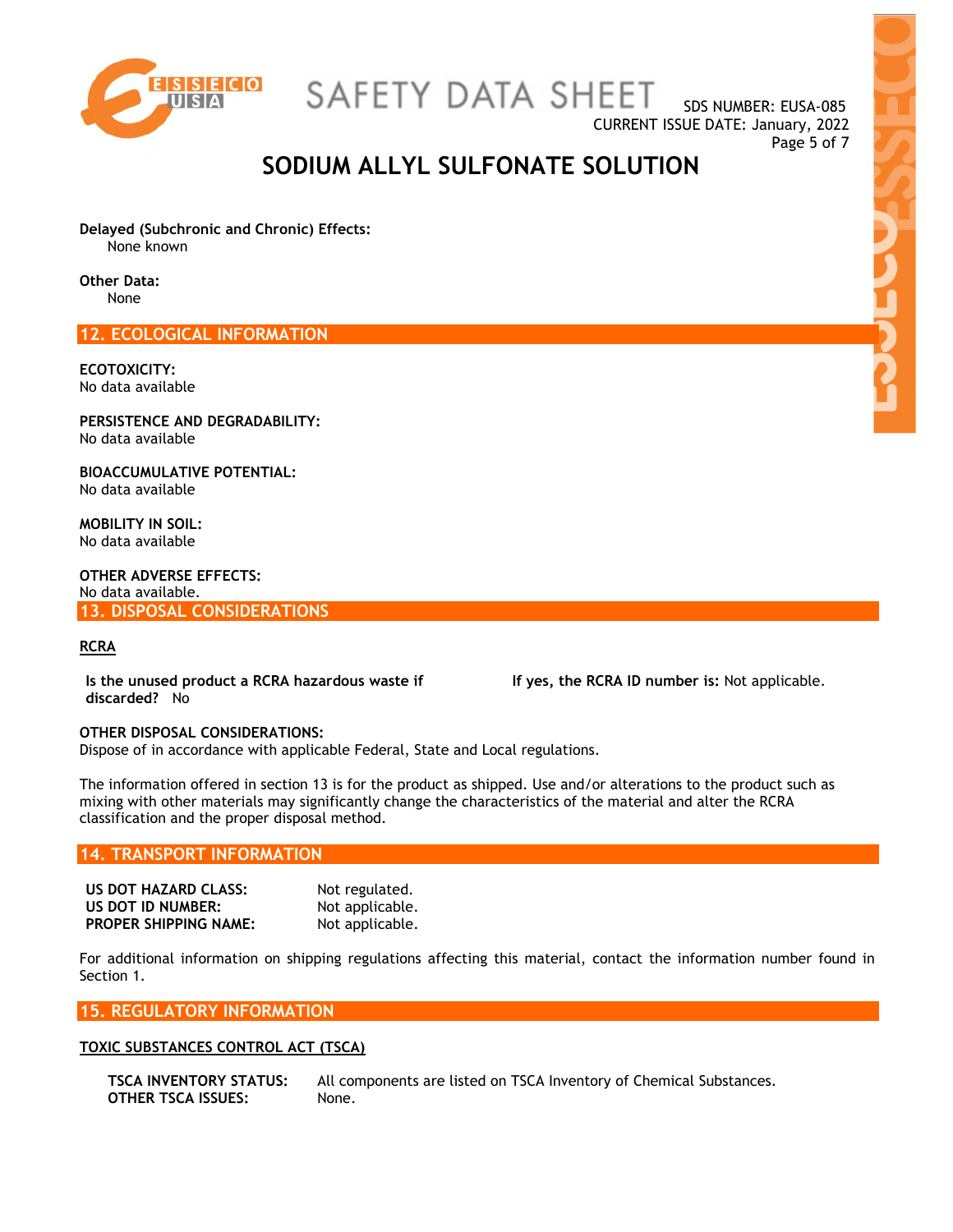

SDS NUMBER: EUSA-085 CURRENT ISSUE DATE: January, 2022 Page 6 of 7

### **SODIUM ALLYL SULFONATE SOLUTION**

#### **SARA TITLE III/CERCLA**

"Reportable Quantities" (RQs) and/or "Threshold Planning Quantities" (TPQs) exist for the following ingredients.

**INGREDIENT NAME SARA/CERCLA RQ (lb) SARA EHS TPQ (lb)**

No ingredients listed in this section.

**Spills or releases resulting in the loss of any ingredient at or above its RQ requires immediate notification to the National Response Center [(800) 424-8802] and to your Local Emergency Planning Committee. Many states have more stringent regulations. Report all spills in accordance with local, state and federal regulations.** 

**SECTION 311 HAZARD CLASS:** See OSHA Hazard Classification in Section 2.

#### **SARA 313 TOXIC CHEMICALS**:

The following ingredients are SARA 313 "Toxic Chemicals" and may be subject to annual reporting requirements. CAS numbers and weight percents are found in Section 2.

#### **INGREDIENT NAME COMMENT**

No ingredients listed in this section.

#### **STATE RIGHT-TO-KNOW**

In addition to the ingredients found in Section 2, the following are listed for state right-to-know purposes.

| <b>INGREDIENT NAME</b> | <b>WEIGHT %</b> | <b>COMMENT</b> |
|------------------------|-----------------|----------------|
|                        |                 |                |

No ingredients listed in this section.

#### **CALIFORNIA PROPOSITION 65**

This product does not contain any ingredients known to the State of California to cause cancer and/or reproductive harm.

#### **ADDITIONAL REGULATORY INFORMATION:**

None

#### **FOREIGN CHEMICAL CONTROL INVENTORY STATUS:**

 Listed on Canadian DSL, Australian AICS, Philippines PICCS, Chinese IECSC, Japanese MITI, Korean KECL, and EU EINECS.

#### **16. OTHER INFORMATION**

| <b>CURRENT ISSUE DATE:</b>  | January, 2022 |
|-----------------------------|---------------|
| <b>PREVIOUS ISSUE DATE:</b> | May, 2017     |

**CHANGES TO SDS FROM PREVIOUS ISSUE DATE ARE DUE TO THE FOLLOWING:**  Comprehensive review.

**OTHER INFORMATION:** None.

The information in this Safety Data Sheet is believed to be accurate and reliable as of the date issued. Esseco USA makes no warranties, expressed or implied, including, but not limited to, any implied warranty of merchantability or fitness for a particular purpose or course of performance or usage of trade. Accordingly, Esseco USA will not be responsible for damages resulting from use of or reliance upon this information. The user is responsible for determining whether the Esseco USA product is fit for a particular purpose and suitable for